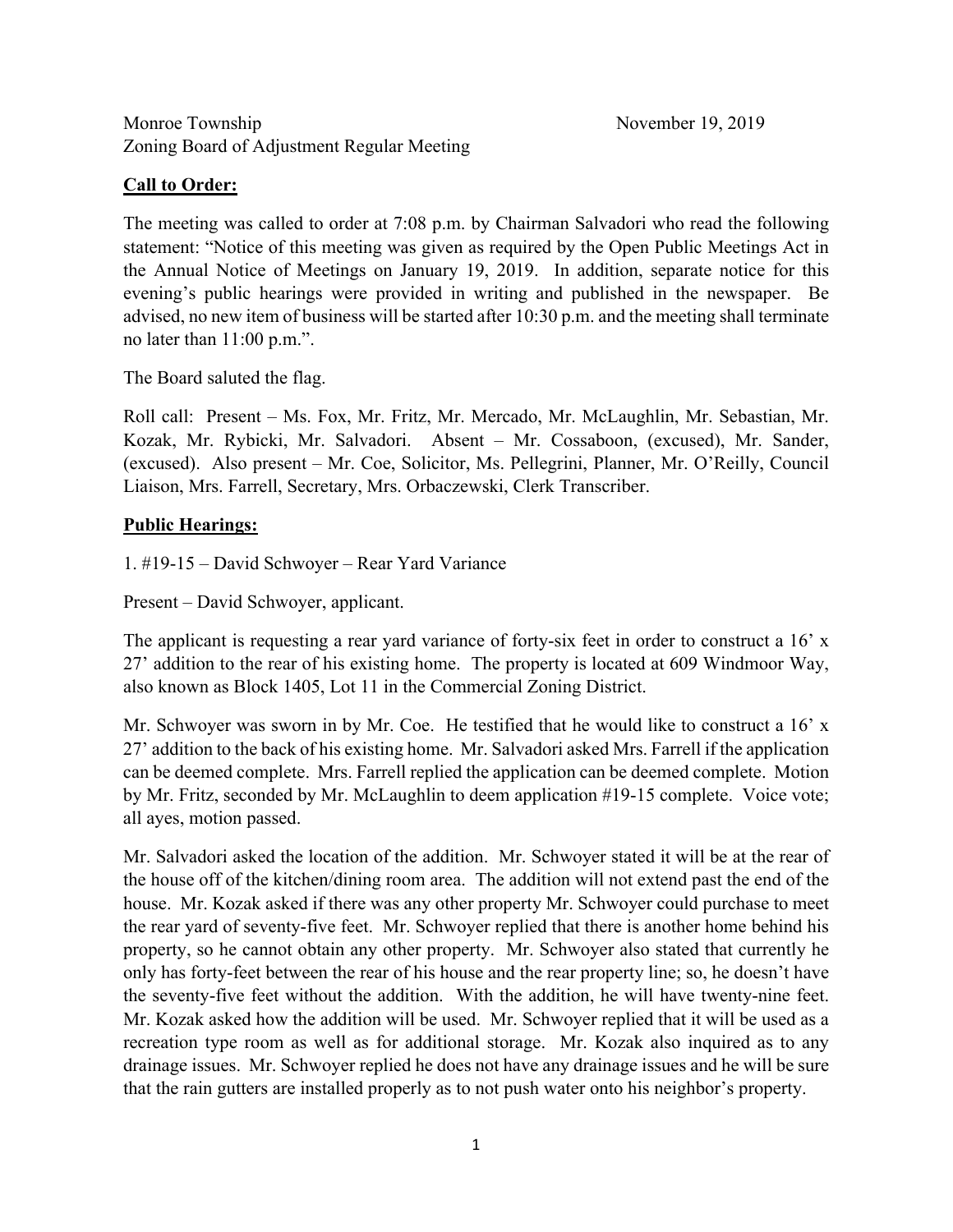# **Public Hearings: (continued)**

1. #19-15 – David Schwoyer (continued)

Motion passed to open the hearing to the public. There being none, motion passed to close the hearing to the public.

Mr. Coe reviewed the rear yard variance for the Board. Motion by Mr. McLaughlin, seconded by Mr. Kozak to grant the rear yard variance of forty-six feet giving Mr. Schwoyer a twentynine-foot rear yard where seventy-five feet is required subject to the following conditions: the applicant must obtain all necessary permits for the construction of the addition and maintain his escrow account. Roll call vote: Ayes – Mr. McLaughlin, Mr. Kozak, Ms. Fox, Mr. Fritz, Mr. Mercado, Mr. Sebastian, Mr. Salvadori. Nays – Zero. Abstentions – Zero.

2. #19-27 – Springs of Hope Christian Ministries – Use Variance

Present – Len Schwartz, applicant's attorney, Akin Obefemi Aro, Pastor.

The applicant is requesting a use variance in order to replace their existing church sign with an electronic message center LED sign with an illuminated cabinet. The property is located at 31 Poplar Street, also known as Block 3207, Lot 15 in the R-1 Zoning District.

Mr. Schwartz stated that the church is located on Poplar Street and there is an existing sign in front of the building. The application this evening is to replace that sign with an electronic LED sign however, electronic message signs are not permitted in the zone. The applicant has submitted a rendering of what the sign, pictures of the existing sign and its location on the property, and a survey which also shows the proposed location of the sign. Ms. Pellegrini had some questions with regard to the right-of-way and the actual location of the proposed sign as well as the actual size of the sign. She created a drawing to indicate the proper location and dimensions. They have reviewed her report and are in agreement that they will comply with the electronic messaging sign ordinance with regard to the automatic dimming controls, the display time, and illumination.

Mr. Schwartz asked Pastor Aro if the sign will only be used for messages for the church. Pastor Aro replied that the message will be for the community and church members to inform them of activities at the church. The sign will come with automatic dimmer controls so in the evening it will be dimmed so as not to disturb the neighbors. Pastor Aro stated he did not feel there would be any negative impact to the surrounding area. He commented that it will be better visually for the area. He was in agreement to provide a contact person from the church to the Office of Emergency Management in the event they needed to have emergency information posted on the sign.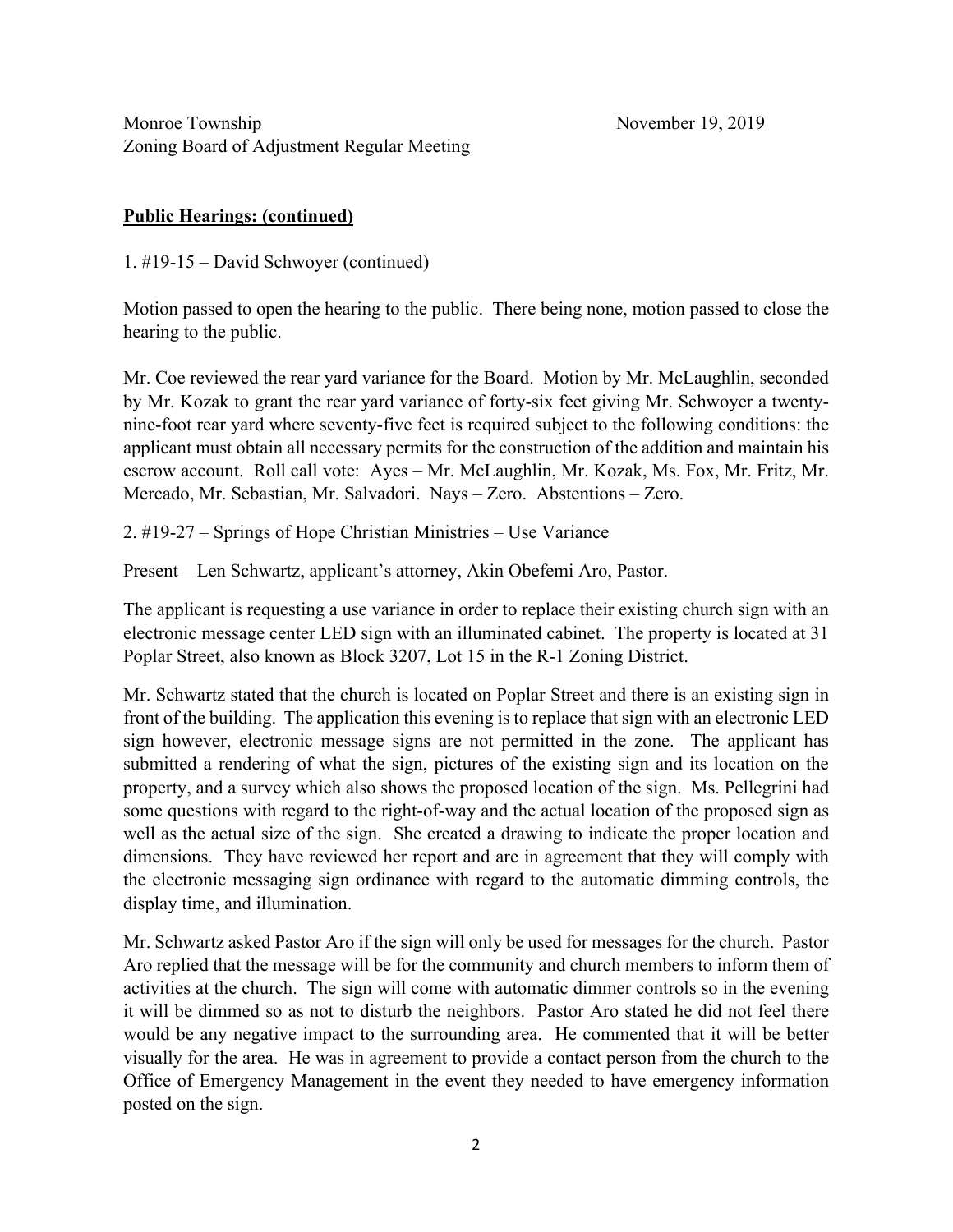### **Public Hearings: (continued)**

2. #19-27 – Springs of Hope Christian Ministries (continued)

The location of the sign will not impair any sight triangle for people entering or leaving the church property. There was testimony that there are other electronic signs along Main Street. The new sign will be in the same location as the existing sign; however, it is bigger so it will be closer to the building. Mr. Schwartz discussed the County right-of-way and indicated to the Pastor that in the event the street is ever widened, they might have to move the sign. Pastor Aro acknowledged that statement and agreed that they would have to move the sign in the event the County wanted to widen the street.

Mr. Salvadori asked Mrs. Farrell if the application can be deemed complete. Mrs. Farrell replied that the applicant is asking for a waiver of the application fee. Mr. Kozak inquired if the Board has the waived the fee in the past for other churches. Mr. Coe replied that the Board has waived the fee for other nonprofit organizations. Motion by Mr. Sebastian, seconded by Mr. McLaughlin to grant the waiver of the application fee and deem application #19-27 complete. Roll call vote: Ayes – Mr. Sebastian, Mr. McLaughlin, Ms. Fox, Mr. Fritz, Mr. Mercado, Mr. Kozak, Mr. Salvadori. Nays – Zero. Abstentions – Zero.

Ms. Pellegrini was sworn in by Mr. Coe. She reviewed her report for the Board. She wanted to clarify that the right-of-way to the center line is approximately 24.75 feet. At the time of site plan approval for the building, the County required an additional road easement of 7.25 feet. The current sign is just about two feet from the original right-of-way and is located in the 7.25 road easement. The new sign can be placed in the same location as the existing sign but it is wider as the existing sign is approximately four and half feet wide and the proposed sign is just over seven foot wide. They can hold the same distance they have now to the right-of-way but it will place the sign about three and half feet from the building. The applicant will have to move the sign if the road is ever widened. Ms. Pellegrini asked the clearance from the bottom of the sign to the ground of the current sign. Pastor Aro replied it is approximately three feet. Ms. Pellegrini commented that the proposed sign will have the same clearance which is nonconforming and should be part of the variance. The applicant has agreed to the ordinance regulations for the electronic sign. Mr. Sebastian asked if the sign is parallel to the street. Ms. Pellegrini replied the sign will be perpendicular to the street. Mr. Kozak commented that if the sign has to be moved in the future, it would be at the applicant's expense not the Township or the County. Pastor Aro agreed that they would pay to move the sign if necessary.

Motion passed to open the hearing to the public.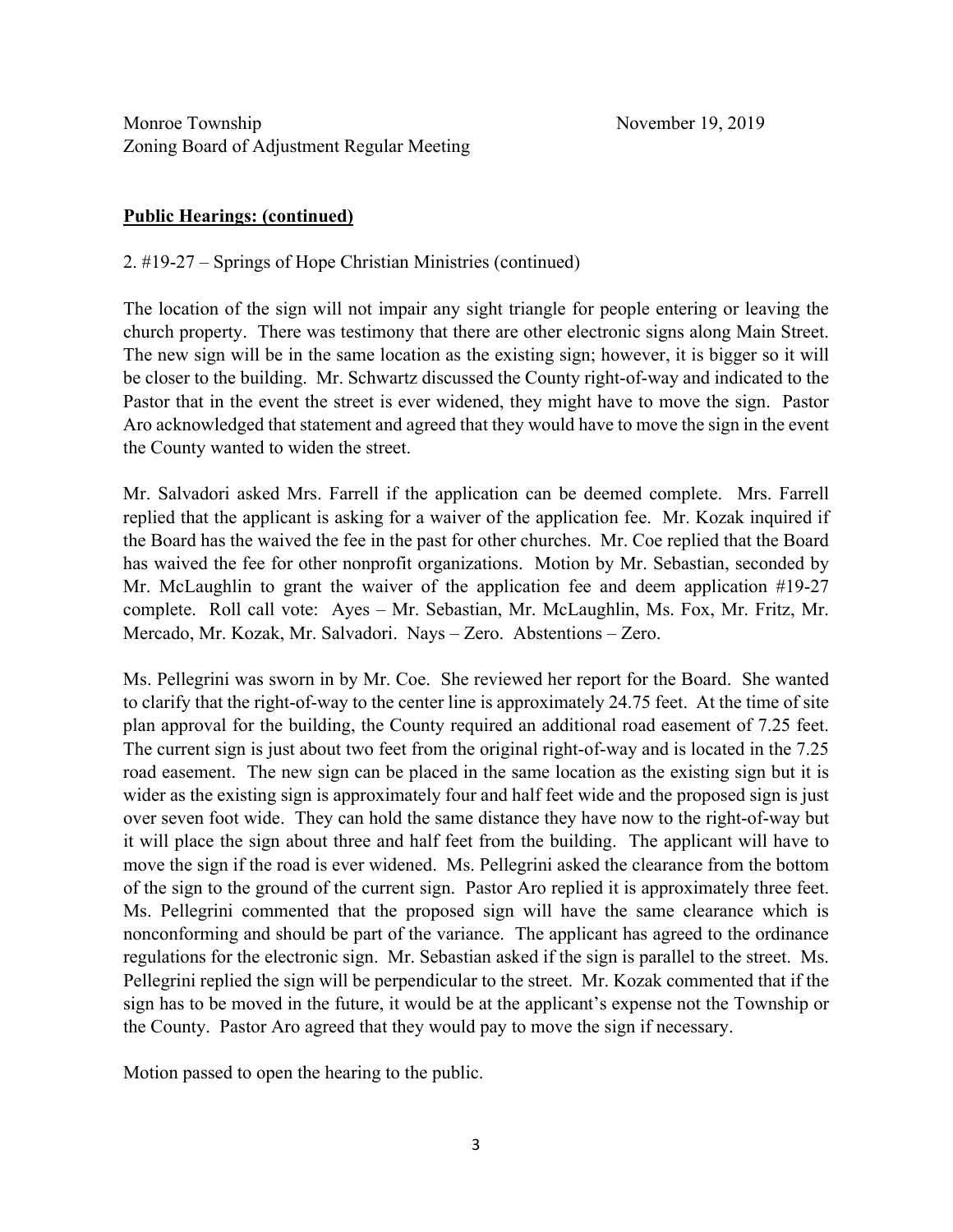# **Public Hearings: (continued)**

2. #19-27 – Springs of Hope Christian Ministries (continued)

1. Matthew Scardino, 1609 Silver Birch Road, was sworn in by Mr. Coe. Mr. Scardino stated that he owns a business on the corner of Poplar and Main Street. He has rental units above the business and the tenants have complained about the illumination from the sign at the bank in the evening. He had to advise them to get room darkening shades but he wanted the Board to be aware that there are seven or eight residential homes in the area around the church.

Motion passed to close the hearing to the public.

Mr. Kozak stated that since the sign is in an area where there are more residential homes, maybe the applicant would agree to turn the sign off in the evening and turn it back on in the morning so as to avoid any complaints from the neighbors. Mr. Schwartz replied that they could put language in the resolution that would indicate if there are complaints from surrounding neighbors, the applicant will work with the town to shut down the sign in the evening. Mr. Kozak agreed with Mr. Schwartz's suggestion.

Pastor Ayodeji Onibuore was sworn in by Mr. Coe. Pastor Onibuore commented that at certain times of the year they have a three-day revival and they would like to have the sign on continuously during that time. They do also have night vigils where they would like to have the sign on continuously during the vigil. He agreed they can turn it off on most nights at around 11:00 p.m. and then turn it back on in the morning but when they have these special events, they would like to keep the sign on. On the evenings when they have a night vigil, they do not finish until around 2:00 or 3:00 a.m. They can turn the sign off when the leave if necessary.

Pastor Elaine Howard, 1905 Maria Elena Drive, was sworn in by Mr. Coe. She stated that there are other churches with electronic signs that do not have to turn their signs off in the evening and that they should not have to turn their sign off. Mr. Kozak replied that there aren't many residences in the area of those signs on Main Street but more residences near where this sign is proposed. Pastor Howard replied that the Methodist and Presbyterian Churches have residential homes right across the street from them. Mr. Schwartz commented that Mr. Kozak's suggestion was they may only have to turn it off if there are complaints. Pastor Howard stated that if they have to turn their sign off then the other churches and businesses near residential homes should have to turn theirs off. Mr. Kozak replied that he only suggested it because someone did give testimony about residents complaining about another sign and he just wanted to try to make a provision in the event neighbors would complain.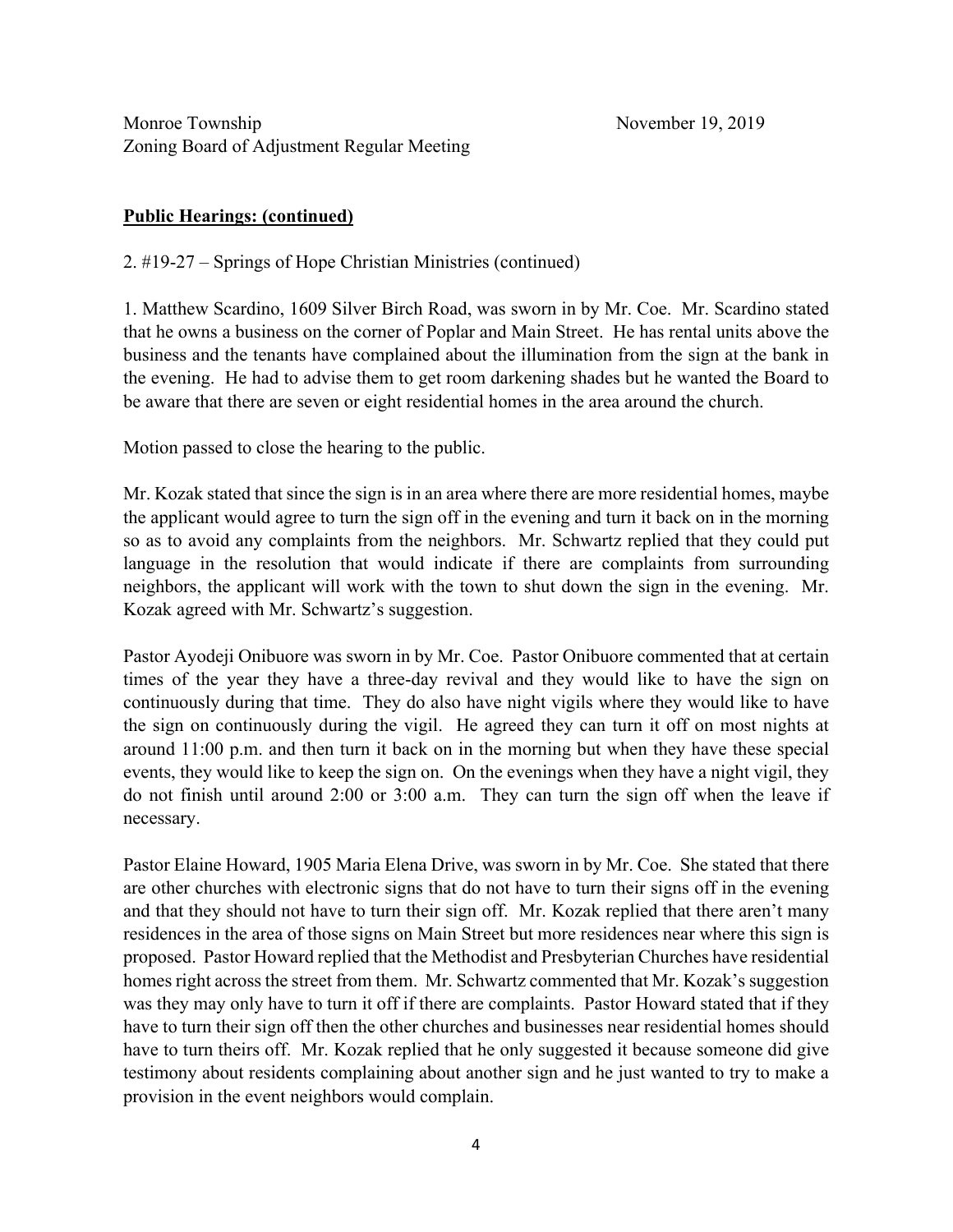# **Public Hearings: (continued)**

2. #19-27 – Springs of Hope Christian Ministries

Mr. Coe stated that the condition he was going to suggest is the that the applicant will agree to further dimming or turning off of the electronic sign between the hours of 11:00 a.m. and 6:00 a.m. if a formal complaint is lodged in writing by a residential neighbor. Mr. Schwartz replied that is fine but on the special occasions they would like to be able to keep the sign on. Pastor Kemley Whiteside, 1056 Beckley Court, was sworn in by Mr. Coe. She stated that she is in agreement with the statement that any complaints have to be a neighbor in the area of the church. She also was in agreement with the hours suggested if it is necessary to turn the sign off in the evening. Manuel Puli, 30 Poplar Street, was sworn in by Mr. Coe. Mr. Puli commented that he lives right across the street from the church and that he does not have any issues with the proposed sign.

Mr. Schwartz wanted to clarify with the Board that on the special occasions they will work something out with the Zoning Officer with regard to the sign staying lit, if at all necessary. Mr. Coe reviewed the use variance request for the Board. The applicant is proposing to install an 8'x 3'x 7.1' changeable copy EMC LED sign with a sign cabinet to replace the existing sign. There is also a variance for the clearance under the sign. Motion by Mr. Mercado, seconded by Mr. Kozak to grant the variances subject to the following conditions: no off-site advertising except for emergency messages from the Township OEM, the sign must comply with all of the EMC sign standards in the ordinance, the has agreed to further dim or turn off the sign between 11:00 p.m. and 6:00 a.m. on non-special occasions if a formal complaint is lodged, in writing, by a residential neighbor, the applicant will move the sign if necessary, at their own expense, if there is widening of the road, the applicant will provide contact information to the OEM in the event the sign must be used for emergency messages, the applicant must obtain all necessary permits, and maintain their escrow. Roll call vote: Ayes – Mr. Mercado, Mr. Kozak, Ms. Fox, Mr. Fritz, Mr. McLaughlin, Mr. Sebastian, Mr. Salvadori. Nays – Zero. Abstentions – Zero.

#### 3. #19-29 – NWD Development, LLC – Use Variance

Present – Len Schwartz, applicant's attorney, Ken Schatz, applicant, Paul Witthohn applicant's engineer, Tom Swartz, CES.

The applicant is requesting a use variance to allow a mixed-use development that will consist of 7.67 acres of commercial development and 117 age-restricted multi-family units. The property is located between Glassboro Cross Keys Road and Fries Mill Road and is also known as Block 14801, Lot 12 in the RA Zoning District.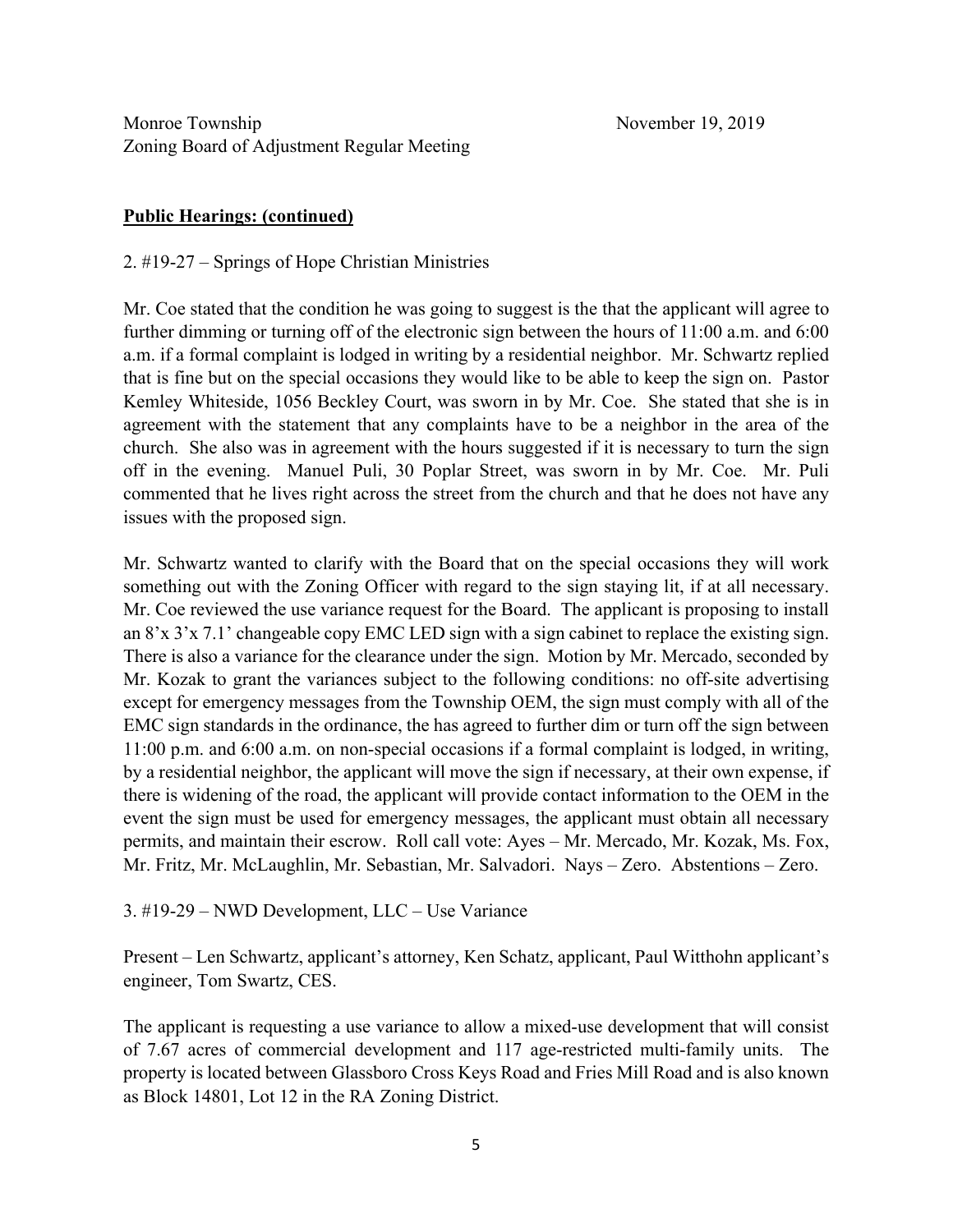### **Public Hearings: (continued)**

3. #19-29 – NWD Development, LLC (continued)

Mr. Schwartz introduced himself as the applicant's attorney. Mr. Schatz displayed a concept of the proposed use for the Board. Mr. Schatz, Mr. Witthohn, and Mr. Swartz were sworn in by Mr. Coe. Mr. Schwartz stated that the proposal this evening is solely for the use variance to allow a mixed-use development at the corner of Fries Mill Road and Glassboro Cross Keys Road. They are not asking for any approval on the layout or any bulk requirements at this time. If the use is approved, they will be back before the Board for site plan and subdivision approval.

Mr. Coe asked if it is the applicant's intention to submit two separate plans; one for site plan and one for subdivision or will they be combined. Mr. Schatz replied that he is the sole owner of NWD Development and that he owns the property. Mr. Schatz pointed out a plan displayed as the 117 single family homes currently approved as Sterling Glen II. Hovnanian is currently building Sterling Glen I. Mr. Schatz indicated that Sterling Glen II was obtained by TD Bank and that he purchased the property last year from the bank. He then went back to Hovnanian to talk to him about building an alternate product. He displayed a plan showing 147 attached units which is permitted in the zone. They met with the Development Committee of the town and they proposed to him the idea of a mixed-use development. Mr. Swartz displayed the alternate mixed-use plan which depicted 117 attached units and commercial lots on either side of the existing CVS. Mr. Schatz stated he is not sure what the tenants of the commercial lots will be but they are hoping to get the use variance so they can market those lots for commercial development. The 117 attached units will be contracted to Hovnanian to build. If the use is approved, they will come back to the Board for subdivision approval first and then as they acquire commercial tenants, they will come to the Board with the individual site plans for approval.

Mr. Schatz stated they reviewed Ms. Pellegrini's report and they do not have issues with the comments. There are issues they will work out with the Board as they move forward. They anticipate having one or two commercial buildings on Glassboro Cross Keys Road and two buildings along Fries Mill Road but that will be determined by the type of tenants. He indicated they are working with CVS for interconnections. Mr. Salvadori asked Mrs. Farrell if the application can be deemed complete. Mrs. Farrell indicated the applicant is requesting a waiver from providing the certified survey but they have submitted the proposed use plan. The certified survey will be provided at the time of subdivision/site plan approval. Motion by Mr. Kozak, seconded by Mr. Fritz to grant the waiver and deem application #19-29 complete. Roll call vote: Ayes – Mr. Kozak, Mr. Fritz, Ms. Fox, Mr. Mercado, Mr. McLaughlin, Mr. Sebastian, Mr. Salvadori. Nays – Zero. Abstentions – Zero.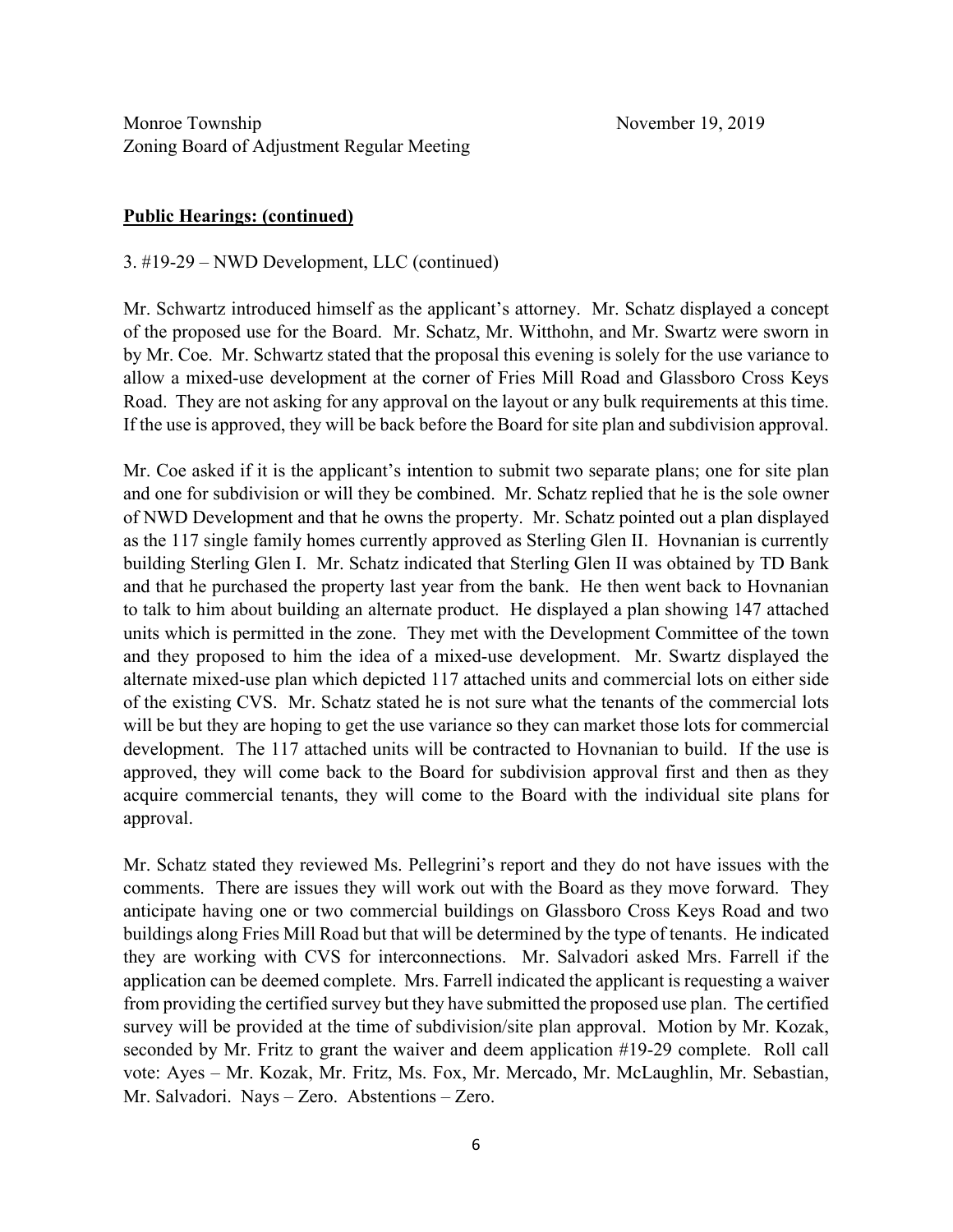### **Public Hearings: (continued)**

3. #19-29 – NWD Development, LLC (continued)

Mr. Schwartz asked Mr. Schatz why he thinks the area of the proposed commercial development is particularly suited for the use. Mr. Schatz replied that the intersection is a strong, heavily travelled, highly visible corner with commercial development already in the CVS. There are two commercial zoning districts, neighborhood commercial and community commercial and they would hope to be able to acquire an eating/drinking establishment. The zoning plan and goals of the Master Plan will be enhanced with the commercial development instead of all residential development. Along with the proposal for the active adult community and the one already being constructed; the commercial development will be a convenience for residences in those developments.

Mr. Schwartz asked Mr. Schatz, with regard to the negative criteria, if he thought the proposed mixed-use development would have any impact on the surrounding area or the Township's zone plan. Mr. Schatz replied that he did not believe there is any negative impact to the surrounding area and will not be a detriment to the zoning plan or the zoning code. Mr. Schatz stated that the proposed commercial use will compliment the existing commercial and the residential uses. It will also help the Township with increasing commercial ratables and pull some of the commercial development from Washington Township. Also, by developing some of the property commercially, it reduces the number of residential units from 147 to 117. Ms. Fox asked if the applicant will be developing the residential and commercial at the same time. Mr. Schatz replied that the residential will be handled by Hovnanian and he will do the commercial. He did not know the order but stated the residential would probably be started before any commercial. Mr. Coe asked if the applicant would agree that as an appropriate condition of future subdivision approval, the Board would impose a condition of timing with respect to the residential versus commercial portion. Mr. Schatz replied he cannot agree to that condition because the market for the commercial will be driven by sales of the residential units. He is giving up 30 residential lots to provide for commercial development. Mr. Coe stated if Hovnanian obtains subdivision approval then the commercial does not get developed or they can come back and say they want more residential units in place of the commercial. Mr. Schatz replied that if he intended to build all residential, he would do that now as there are already approvals for the site; but he is taking out 30 units in order to develop the corner with commercial. Mr. Schatz stated the town doesn't lose anything if he doesn't develop the commercial as he can build the 147 units if he wanted to, but he is gambling and taking a chance that he can develop the corner with commercial. The one concern is the access road from the residential to the commercial that the development committee wanted to see on the plan. He stated he is not sure where the interconnection will be on the site as of yet.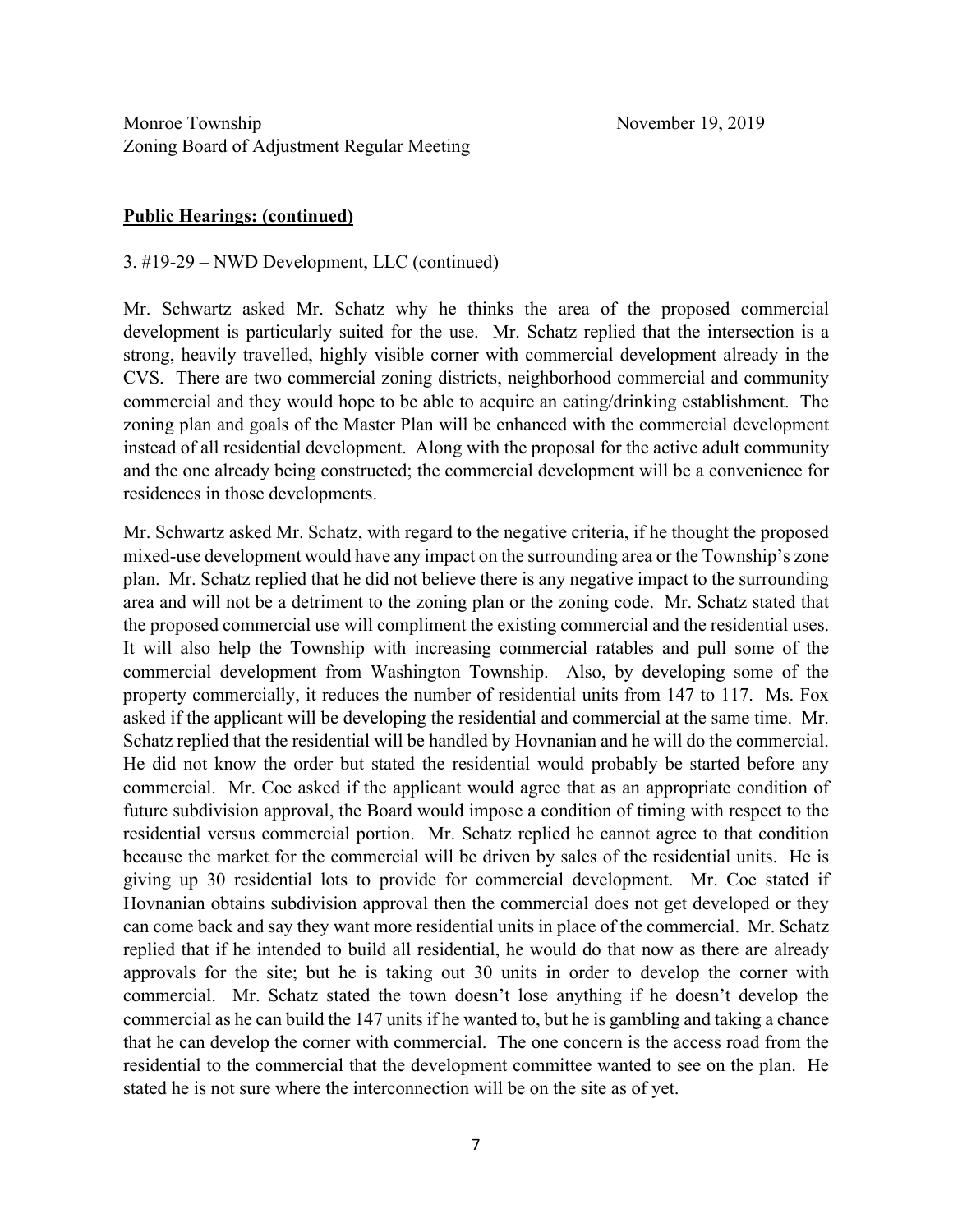#### **Public Hearings: (continued)**

3. #19-29 – NWD Development, LLC (continued)

Mr. Kozak commented that it is refreshing to have Mr. Schatz come in proposing commercial development. He stated he hoped Mr. Schatz would actively seek to develop the corner before the corner across the street in Washington Township gets developed. Mr. Schatz replied that it is in his best interest to try to get the commercial in this location as they also have a commercial component on the corner of Fries Mill Road and Route 322. Trying to pull down some of the commercial business from Washington Township to this area is their goal.

Ms. Pellegrini reviewed her report for the Board. She stated her report does point out some bulk requirement issues for the applicant if they intend to develop the site in accordance with the concept. Those comments are informational and not intended as part of the use variance. Ms. Pellegrini stated that although the proposed use is not consistent with the goals and objectives of the Master Plan, the overall goals of the Master Plan can be furthered by the proposed use. This is an area of the town where more commercial development is needed on a strong corner to try to accomplish that goal. As is evidenced by the development on Berlin Cross Keys, the rooftops did drive the commercial development to the area. The proposed use will bring needed utilities to this area of the Township which is a positive outcome. Ms. Pellegrini stated there are certain issues that the applicant should take into consideration such as the perimeter buffer and the stormwater management areas. She was part of the development committee where the advantages of having this mixed-use development were discussed. Ms. Pellegrini stated that further review will take place during subdivision and site plan and that they support the application for the reasons stated.

Motion passed to open the hearing to the public. There being none, motion passed to close the hearing to the public.

Mr. Coe reviewed the variance request for the Board. Motion by Mr. Kozak, seconded by Mr. McLaughlin to grant the use variance for a mixed-use development/residential and commercial, subject to the following conditions: the applicant must maintain his escrow account and submission of subdivision and site plans. Mr. Kozak asked if at the time of subdivision or site plan, can the Board discuss the timing of the commercial versus the residential. Mr. Schatz once again stated he will not agree or represent that he will agree to any of those conditions with regard to constructing so much residential and then commercial. Ms. Pellegrini stated that arrangements can be made such as with the Barclay Glen development where after the pad sites were constructed there was an agreement about taxing them as if they were developed. This may be something that can be discussed at subdivision and site plan. Roll call vote: Ayes – Mr. Kozak, Mr. McLaughlin Ms. Fox, Mr. Fritz, Mr. Mercado, Mr. Sebastian, Mr. Salvadori.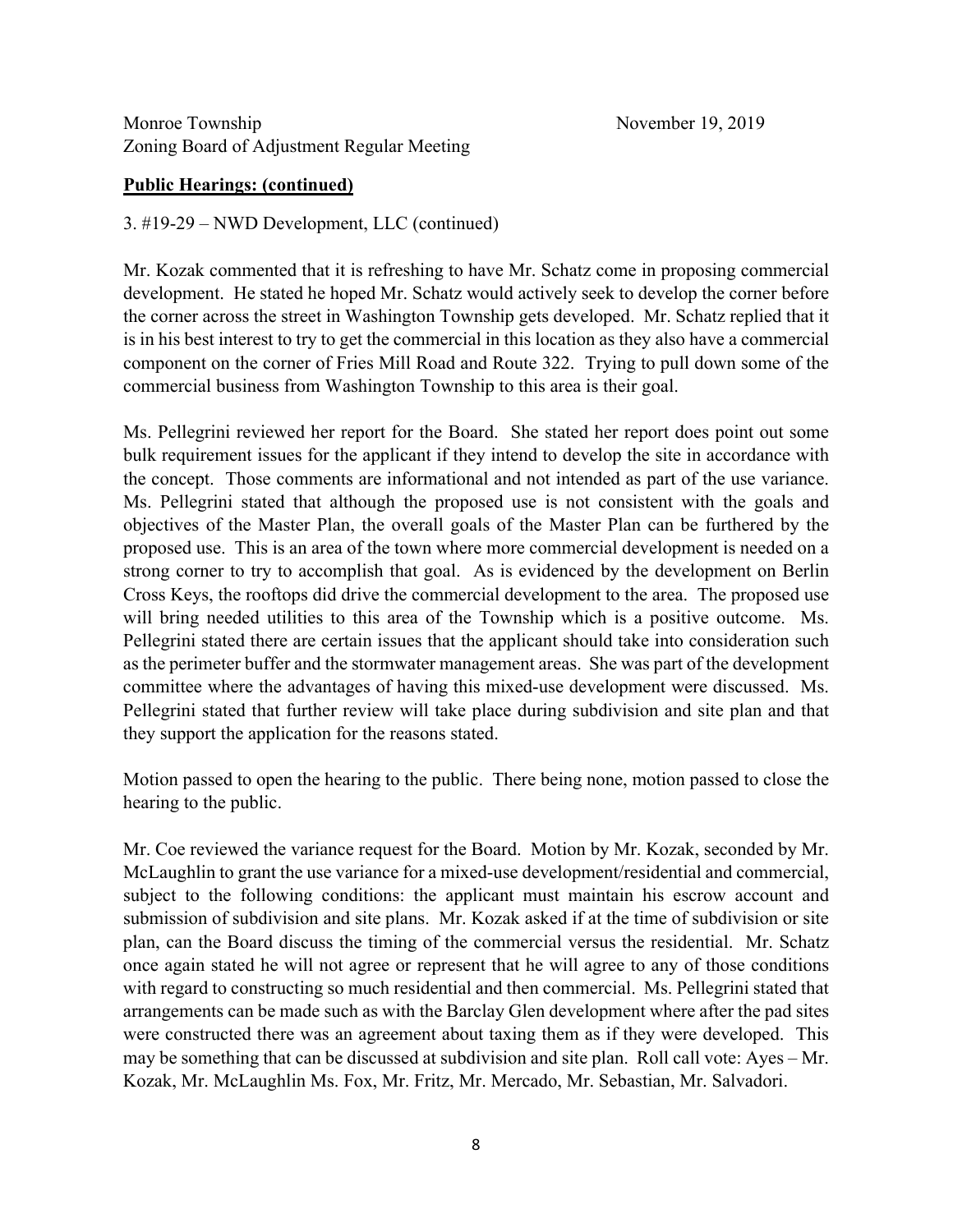### **Public Hearings: (continued)**

4. #19-28 – Ryan McDonough – Use Variance

Present – Ryan McDonough, applicant.

The applicant is requesting a use variance in order to construct a 40' x 80' pole barn on his property located at 346 Broadlane Road, also known as Block 5303, Lot 5 in the FD-10 Zoning District.

Mr. McDonough was sworn in by Mr. Coe. Mr. McDonough stated that he is before the Board requesting a use variance for the construction of a 40' x 80' pole barn because it is bigger than his existing home. Mr. Salvadori asked Mrs. Farrell if the application can be deemed complete. Mrs. Farrell replied that the applicant is requesting a waiver of the Certificate of Filing and that it can be condition of approval, if it is determined to be needed at all. Motion by Kozak, seconded by Mr. Sebastian to grant the waiver and deem application #19-28 complete. Voice vote; all ayes, motion passed.

Mr. Coe asked Mr. McDonough to state the positive reasons he needs this use and if there will be any negative impacts to the neighbors or surrounding area. Mr. McDonough stated that he has valuable equipment and a boat he would like to store inside the pole barn that would otherwise be stored outside. His house is three hundred feet from the road so the neighbors probably won't see the pole barn from the street. His next door neighbor constructed a similar pole barn in their backyard last year so he didn't think they would have any objections. Mr. Kozak stated the applicant also needs a height variance and asked Mr. McDonough the reason for the added height. Mr. McDonough testified that the pole barn will be 21 feet high due to his boat being 13.6' feet in height. Mr. Fritz asked if there will be electricity and plumbing in the pole barn. Mr. McDonough replied that he will eventually have electricity for lights. Mr. Coe asked if there was any intention to use the pole barn for any type of residential space. Mr. McDonough replied he does not intend to use the pole barn for residential or commercial use, just for storage of his personal items.

Ms. Pellegrini reviewed her report for the Board. She stated that the applicant is before the Board because the proposed pole barn is larger than the existing home. A height variance is also required as previously stated. She asked Mr. McDonough if there will be a driveway constructed back to the pole barn. Mr. McDonough replied that he there will be a stone driveway as an extension to his existing driveway. Ms. Pellegrini stated that the pole barn should be compatible in design to the existing home. Mr. McDonough replied that the design of the pole barn will be similar to the house in color and material.

Motion passed to open the hearing to the public. There being none, motion passed to close the hearing to the public.